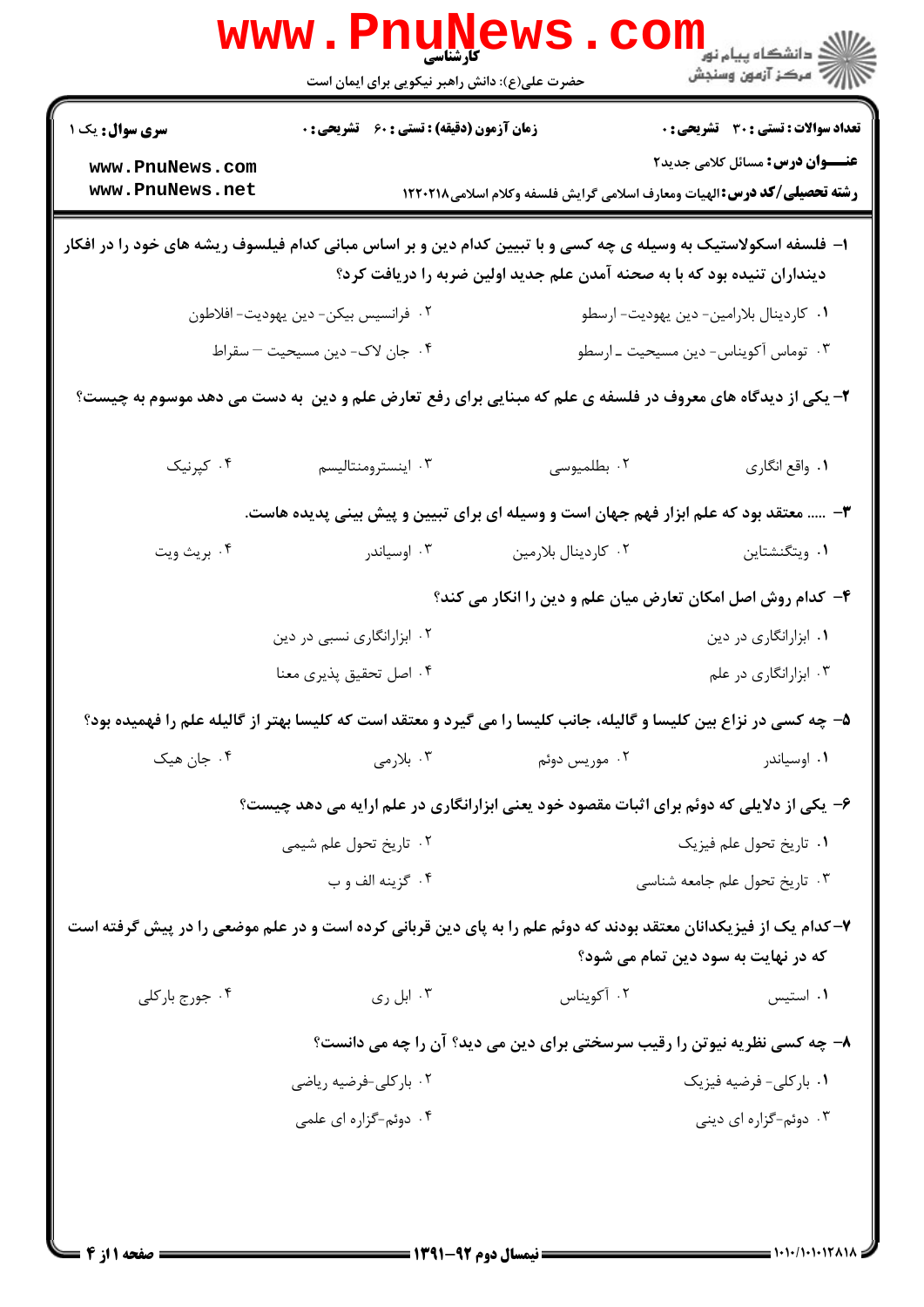|                                    | حضرت علی(ع): دانش راهبر نیکویی برای ایمان است                                                                   |        | الاد دانشگاه پيام نو <mark>.</mark><br>الاد مرکز آزمون وسنجش                                                               |
|------------------------------------|-----------------------------------------------------------------------------------------------------------------|--------|----------------------------------------------------------------------------------------------------------------------------|
| <b>سری سوال : ۱ یک</b>             | زمان آزمون (دقیقه) : تستی : 60 ٪ تشریحی : 0                                                                     |        | <b>تعداد سوالات : تستی : 30 ٪ تشریحی : 0</b>                                                                               |
| www.PnuNews.com<br>www.PnuNews.net |                                                                                                                 |        | <b>عنـــوان درس:</b> مسائل کلامی جدید۲<br><b>رشته تحصیلی/کد درس: ا</b> لهیات ومعارف اسلامی گرایش فلسفه وکلام اسلامی۱۲۲۰۲۱۸ |
|                                    | ۹– کدام نگرش نقطه ی مقابل واقع انگاری است و طرفداران آن منکر وجود چه مفاهیمی هستند؟                             |        |                                                                                                                            |
|                                    | ۰۲ ابزارانگاری- مفاهیم جزیی                                                                                     |        | ۰۱ ابزارانگاری-مفاهیم کلی                                                                                                  |
|                                    | ۰۴ ابزارانگاری -مفاهیم نظری اند.                                                                                |        | ۰۳ ابزارانگاری- مفاهیم تجربی                                                                                               |
|                                    |                                                                                                                 |        | ۱۰– ابزارانگاری دوئم تنها در خصوص چه چیز است؟                                                                              |
| ۰۴ طبیعت                           | ۰۳ نظریه ها                                                                                                     | ۰۲ دین | <b>۱.</b> علم                                                                                                              |
|                                    | 11- ابزارانگاری در دین بیشتر به چه چیز تاکید دارد و بر چه کارکردهای باورهای دینی تکیه می کند؟                   |        |                                                                                                                            |
|                                    |                                                                                                                 |        | ١.  مفيد بودن مدعيات ديني- اخلاقي، رواني، فردي و اجتماعي                                                                   |
|                                    |                                                                                                                 |        | ۰۲ غیر مفید بودن مدعیات دینی- اخلاقی، روانی، فردی، اجتماعی                                                                 |
|                                    |                                                                                                                 |        | ۰۳ کاذب بودن مدعیات دینی-علمی، اخلاقی، روانی، فردی                                                                         |
|                                    |                                                                                                                 |        | ۰۴ صادق بودن مدعیات دینی – علمی، اخلاقی، روانی، فردی                                                                       |
|                                    | ۱۲- کدام یک از گزینه های زیر یکی از استدلال گالیله را درباره ی تفسیر ابزارانگارانه ی گالیله از دین بیان می کند؟ |        |                                                                                                                            |
|                                    | ۰۱ آیات خداوند تنها در کتاب شریعت محصور شده و می توان اسرار و رموز هستی را در آن دید                            |        |                                                                                                                            |
|                                    | ۰۲ آیات خداوند تنها در کتاب شریعت محصور نیست بلکه در کتاب طبیعت می توان آنها را دید                             |        |                                                                                                                            |
|                                    | ۰۳ آیات خداوند تنها در کتاب شریعت و طبیعت محصور نشده است و در غیر آن دو نیز هست                                 |        |                                                                                                                            |
|                                    | ۰۴ آیات خداوند را فقط در طبیعت باید جست وجو کرد و در شریعت جایی برای آن نیست                                    |        |                                                                                                                            |
|                                    | ۱۳- گالیله با روش ابزارانگارانه خود تعارض چه چیز را از ابتدا ناممکن میداند؟                                     |        |                                                                                                                            |
|                                    | ۰۲ عدم تعارض ظاهري علم ودين                                                                                     |        | ۰۱ تعارض ظاهري علم و دين                                                                                                   |
|                                    | ۰۴ عدم تعارض ظاهري عقل ودين                                                                                     |        | ۰۳ تعارض ظاهري عقل و دين                                                                                                   |
|                                    |                                                                                                                 |        | ۱۴– روش ابزارانگاری گالیله در رابطه با رفتار متدینان چگونه است؟                                                            |
|                                    |                                                                                                                 |        | ۰۱ در برخی از موضوعات مانند عبادات و معاملات سازگار است                                                                    |
|                                    | ۰۲ سازگار است و دین را بی دفاع در برابر علم رها نمی کند و مورد قبول مفسران کلیسا است.                           |        |                                                                                                                            |
|                                    | ۰۳ ناسازگار است و دین را بی دفاع در برابر علم رها می کند که مورد قبول مفسران کلیسا نیست.                        |        |                                                                                                                            |
|                                    |                                                                                                                 |        | ۰۴ ناسازگار است ولی دین را در برابر علم بی دفاع رها نمی سازد.                                                              |
|                                    | ۱۵– کدام فیلسوف و فیزیکدان معاصر عقیده دارد که کارکرد مدعیات دینی اساسا همچون کارکرد گزارهای اخلاقی است؟        |        |                                                                                                                            |
|                                    |                                                                                                                 |        |                                                                                                                            |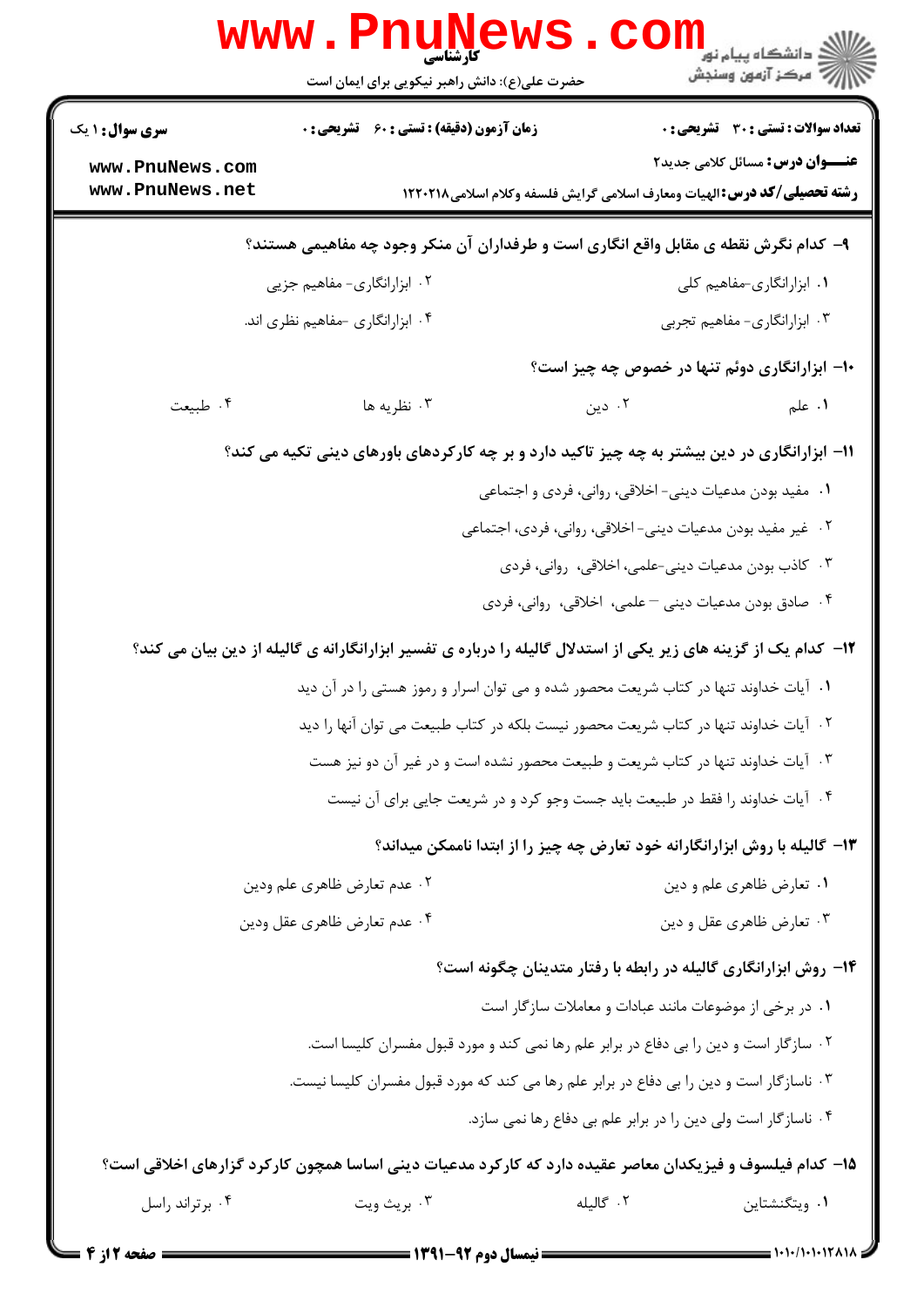|                                                                                            | <b>کارشناسی</b><br>حضرت علی(ع): دانش راهبر نیکویی برای ایمان است |                                | ر دانشگاه پيام نور <mark>−</mark><br>ار∕* مرکز آزمون وسنجش                                                                 |  |  |
|--------------------------------------------------------------------------------------------|------------------------------------------------------------------|--------------------------------|----------------------------------------------------------------------------------------------------------------------------|--|--|
| <b>سری سوال : ۱ یک</b>                                                                     | <b>زمان آزمون (دقیقه) : تستی : 60 ٪ تشریحی : 0</b>               |                                | تعداد سوالات : تستي : 30 ٪ تشريحي : 0                                                                                      |  |  |
| www.PnuNews.com<br>www.PnuNews.net                                                         |                                                                  |                                | <b>عنـــوان درس:</b> مسائل کلامی جدید۲<br><b>رشته تحصیلی/کد درس: ا</b> لهیات ومعارف اسلامی گرایش فلسفه وکلام اسلامی1۲۲۰۲۱۸ |  |  |
| ۱۶- از مبانی زبان شناختی دیدگاه بریث ویت، نظریه ی کاربردی ویتگنشتاین درباره ی چه چیزی است؟ |                                                                  |                                |                                                                                                                            |  |  |
| ۰۴ شناختاری                                                                                | ۰۳ معناداري                                                      | ۰۲ معرفت شناسي                 | ۰۱ روانشناختی                                                                                                              |  |  |
|                                                                                            |                                                                  |                                | ۱۷- استیس با شناختی که از ادیان و مذاهب شرق و غرب دارد دیانت را در اصل همسان با چه چیز میداند؟                             |  |  |
| ۰۴ فلسفه                                                                                   | ۰۳ کلام                                                          | ۰۲ عرفان                       | ٠١. اسلام                                                                                                                  |  |  |
|                                                                                            |                                                                  |                                | 1۸– کدام زبان، زبان انگیزش است؟                                                                                            |  |  |
| ۰۴ زبان علم                                                                                | ۰۳ زبان تحلیلی                                                   | ۰۲ زبان دین                    | ۰۱ زبان فلسفه                                                                                                              |  |  |
|                                                                                            |                                                                  |                                | ۱۹– او بر این باور است که هدف از اندیشه های دینی برانگیختن تأملات عرفانی است.                                              |  |  |
| ۰۴ اوسايندر                                                                                | ۰۳ دوئم                                                          | ۰۲ بريث ويت                    | ۰۱ استیس                                                                                                                   |  |  |
|                                                                                            |                                                                  |                                | <b>۰۲</b> - استیس گوهر ادیان را چه می داند؟                                                                                |  |  |
| ۰۴ تجارب عيني                                                                              | ۰۳ تجارب عرفاني                                                  | ۰۲ مظهر خداوند                 | ۰۱ تجارب علمی                                                                                                              |  |  |
|                                                                                            |                                                                  |                                | <b>۲۱</b> - بالاترین تجربه ای که عارف یهودی می تواند داشته باشد چیست؟                                                      |  |  |
| ۰۴ تجربه علمی                                                                              | ٠٣ تجربه التصاق                                                  | ۰۲ تجربه دینی                  | ۰۱ تجربه فردي                                                                                                              |  |  |
|                                                                                            |                                                                  |                                | <b>۲۲</b> - یکی از مباحث عمده در فلسفه زبان درباره ی چیست؟                                                                 |  |  |
|                                                                                            | ۰۲ ماهیت و کارکردهای مختلف زبان                                  | ٠١. سنخيت عالم با مفاهيم الفاظ |                                                                                                                            |  |  |
|                                                                                            | ۰۴ احکام منطقی در اختلاف زبانها                                  | ۰۳ انسان و وضع کلمات           |                                                                                                                            |  |  |
|                                                                                            |                                                                  |                                | ۲۳- از میان کارکردهای زبان، کارکرد ایجاد اشیا و انشای واقعیات در چه علومی کاربرد دارد؟                                     |  |  |
|                                                                                            | ٠٢ فلسفه- حقوق- فقه                                              | ۰۱ اخلاق-حقوق- فقه             |                                                                                                                            |  |  |
|                                                                                            | ۰۴ جامعه شناسي-حقوق-فقه                                          |                                | ۰۳ تاریخ-روانشناسی- مردم شناسی                                                                                             |  |  |
|                                                                                            |                                                                  |                                | ۲۴- از میان کارکردهای زبان، کارکرد شیوه ی رویکرد و طرز تلقی هر فرد از جهان در چه علومی کاربرد دارد؟                        |  |  |
| ۰۴ عربي و ادبيات                                                                           | ۰۳ جامعه شناسی و هنر                                             | ۰۲ هنر و ادبیات                | ۰۱ فیزیک و هنر                                                                                                             |  |  |
|                                                                                            |                                                                  |                                | ۲۵– علل پیدایش بحث زبان دین را می توان به چند دسته تقسیم کرد؟                                                              |  |  |
|                                                                                            | ۰۲ علل مادی – علل معنوی                                          |                                | ۰۱ درون دینی- برون دینی                                                                                                    |  |  |
|                                                                                            | ۰۴ علل صوری ــ علل فاعلی                                         |                                | ۰۳ علل فاعلى – علل غايي                                                                                                    |  |  |
|                                                                                            |                                                                  |                                |                                                                                                                            |  |  |